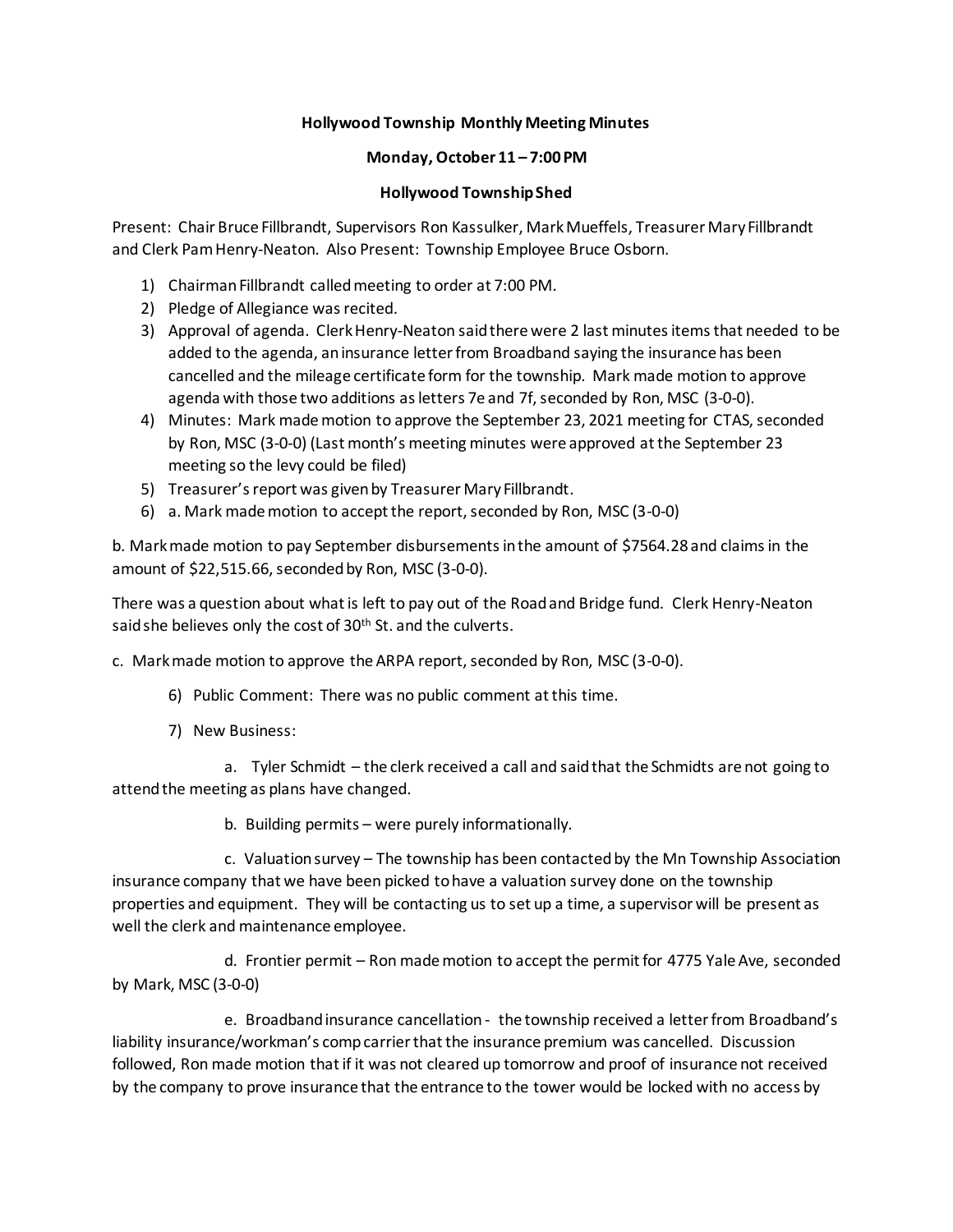Broadband, seconded by Mark, MSC (3-0-0) Clerk Henry-Neaton will contact Anthony and send a copy of the letter to him in an email.

 f. Mileage certification – Mileage is certified yearly by the county for the township roads. The township is certified at 42.9 miles. Mark made motion to approve mileage certification, seconded by Ron, MSC (3-0-0)

8) Old Business:

a. ARPA report: Clerk Henry-Neaton informed the board that the report for the ARPA dollars has been changed to March 31, 2022. Discussion was held on the updating of the township shed with the addition of a door in the meeting area. This would be very beneficial when elections are held as residents would then be able to enter and exit through different doors thus cutting door the contact between voters as they enter and exit the building.

9) Reports:

a. Mayer Fire Department – there was no report. The board was wondering about the Open House that was coming up.

- b. Carver County Sheriff's office no report
- c. Supervisor's report –

Mark asked Bruce O. if he had used the road groomer, Bruce O. said he has done most of the township with it.

 Ron expressed concerns about the Road and Bridge fund. At the September 23, 2021 meeting the board voted to take Bruce O.'s deductions out of the fund instead of the General fund as it has been in the past. Ron asked how much this is and was told this is about \$800 to \$900 per month. He questioned why we are saving money in the Capital Equipment fund when we can just borrow when we want to buy something. Discussion was held on having money in the Capital equipment fund so there would be less money to borrow. Clerk Henry-Neaton also reminded the board that some of the money in Capital Equipment comes from taxes and is designated for that fund. They were told you could take other monies received ( any tower rent, Carver County fines) and vote to change where that money goes to but you can't change the levy until the next levy and it should need to go before the voters at the Annual Meeting in March.

Ron also spoke about dust coating roads that the gravel is put on in the summer.

d. Clerk's report: Clerk Henry-Neaton reported that the Unemployment report has been submitted for the last quarter, the levy has been submitted to the county. She also asked if a resident who had concerns about a road that was being fixed had been contacted. Clerk Henry-Neaton asked if the board thought the CTAS meeting helped them to understand the program better. Mark said it did.

e. Bruce O. report – he has installed the fire sign and mailbox for 1680 Vega Ave. He has most of the ditches mowed. Fuel barrels are low. 30<sup>th</sup> St is done, it has not been tiled all the way. He will be gone on vacation T-F the next 3 weeks and will work on Mondays.